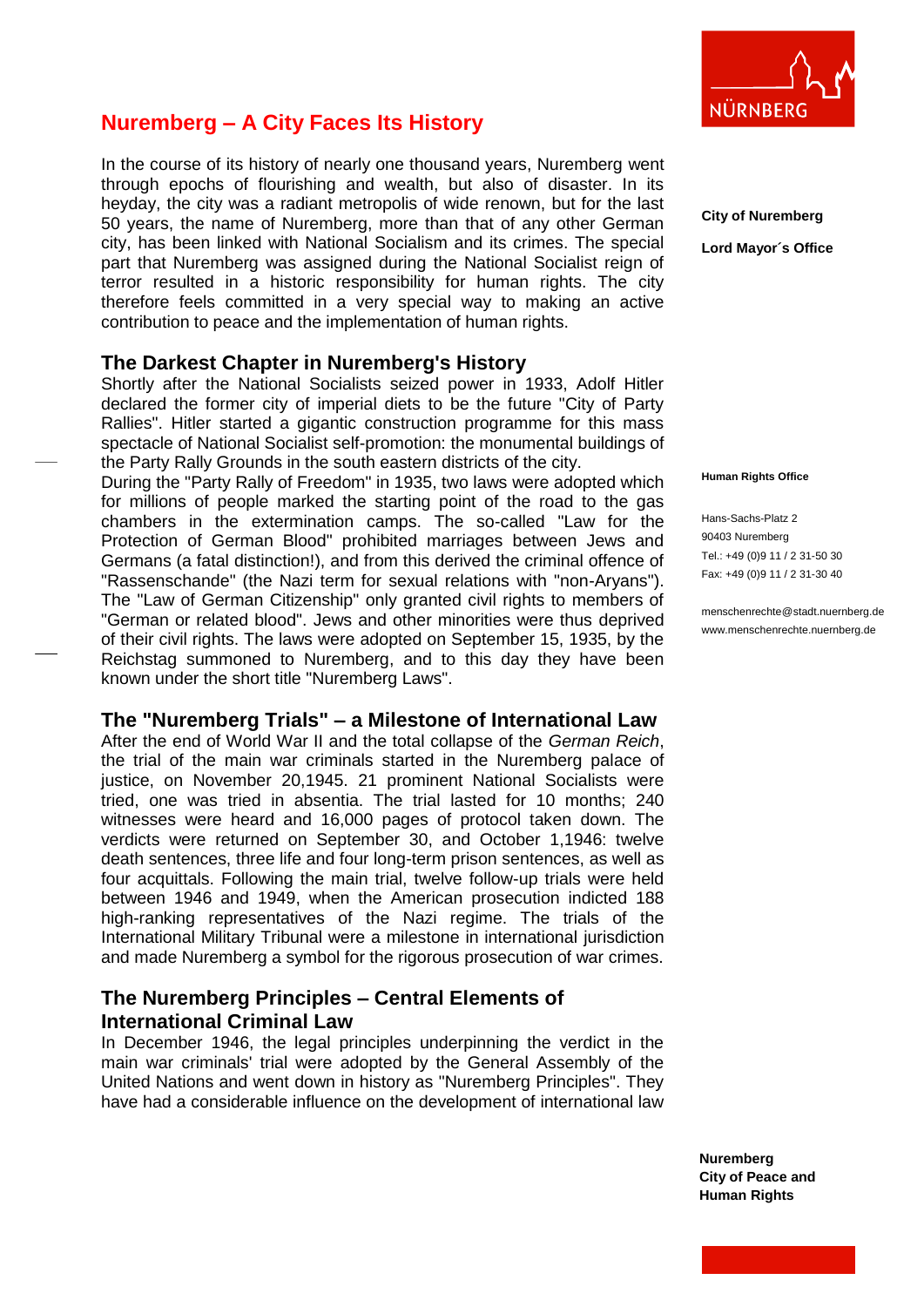

and played an important role when international criminal courts were established to try those responsible for major violations of international humanitarian law in former Yugoslavia and Rwanda. They were also incorporated in the statutes of the newly created (permanent) International Criminal Court.

Page 2 of 3

# **Against Forgetting – Dealing with the Nazi Past**

Nuremberg never negated or ignored the role it played during the National Socialist era, but actively addressed the part it played during that time. Numerous projects initiated by the city and its citizens tried to look at the reasons why Nuremberg was involved in the National Socialist system of injustice. In 1985, the exhibition "Fascination and Terror" in the Zeppelin Grandstand was a first attempt at dealing with the history of the former Nazi Party Rally Grounds and of Nuremberg during the Nazi era.

## **1993 The Way of Human Rights – a Memorial to Human Dignity** Whatever can be achieved by a work of art, has certainly been achieved by the row of pillars and its creator: the "Way of Human Rights" has set a new spiritual, political and social accent in Nuremberg. 27 white pillars, two slabs in the ground, a cypress oak tree and an arch are both an indictment of the crimes against humanity and an admonition carved in stone to all people reminding them that human rights are universal and indivisible. [https://www.nuernberg.de/internet/menschenrechte\\_e/im\\_stadtbild](https://www.nuernberg.de/internet/menschenrechte_e/im_stadtbild_strasse_der_menschrechte_en.html) strasse der menschrechte en.html

### **1995 Nuremberg International Human Rights Award**

Since 1995 the City of Nuremberg has awarded the biennial "Nuremberg International Human Rights Award". It is Nuremberg's answer to the horrible crimes against humanity of the national socialist years. The award honors individuals or groups who have, in an exemplary manner, committed themselves to the respect of Human Rights, sometimes at considerable personal risk. The decision on the awardees is made by an international jury comprising outstanding personalities from all over the world. [https://www.nuernberg.de/internet/menschenrechte\\_e/menschenre](https://www.nuernberg.de/internet/menschenrechte_e/menschenrechtspreis_e.html) [chtspreis\\_e.html](https://www.nuernberg.de/internet/menschenrechte_e/menschenrechtspreis_e.html)

## **1997 Human Rights Office**

In 1997, the City of Nuremberg established a special Human Rights Office within the Lord Mayor's Office. Its tasks are planning, organising and co-ordinating the city's human rights activities at an international, European, national and local level.

For all the commitment and the activities the city was awarded with the UNESCO Prize for Human Rights Education (now Bilbao Prize) in 2000.

[https://www.nuernberg.de/internet/menschenrechte\\_e/](https://www.nuernberg.de/internet/menschenrechte_e/)

**Nuremberg City of Peace and Human Rights**